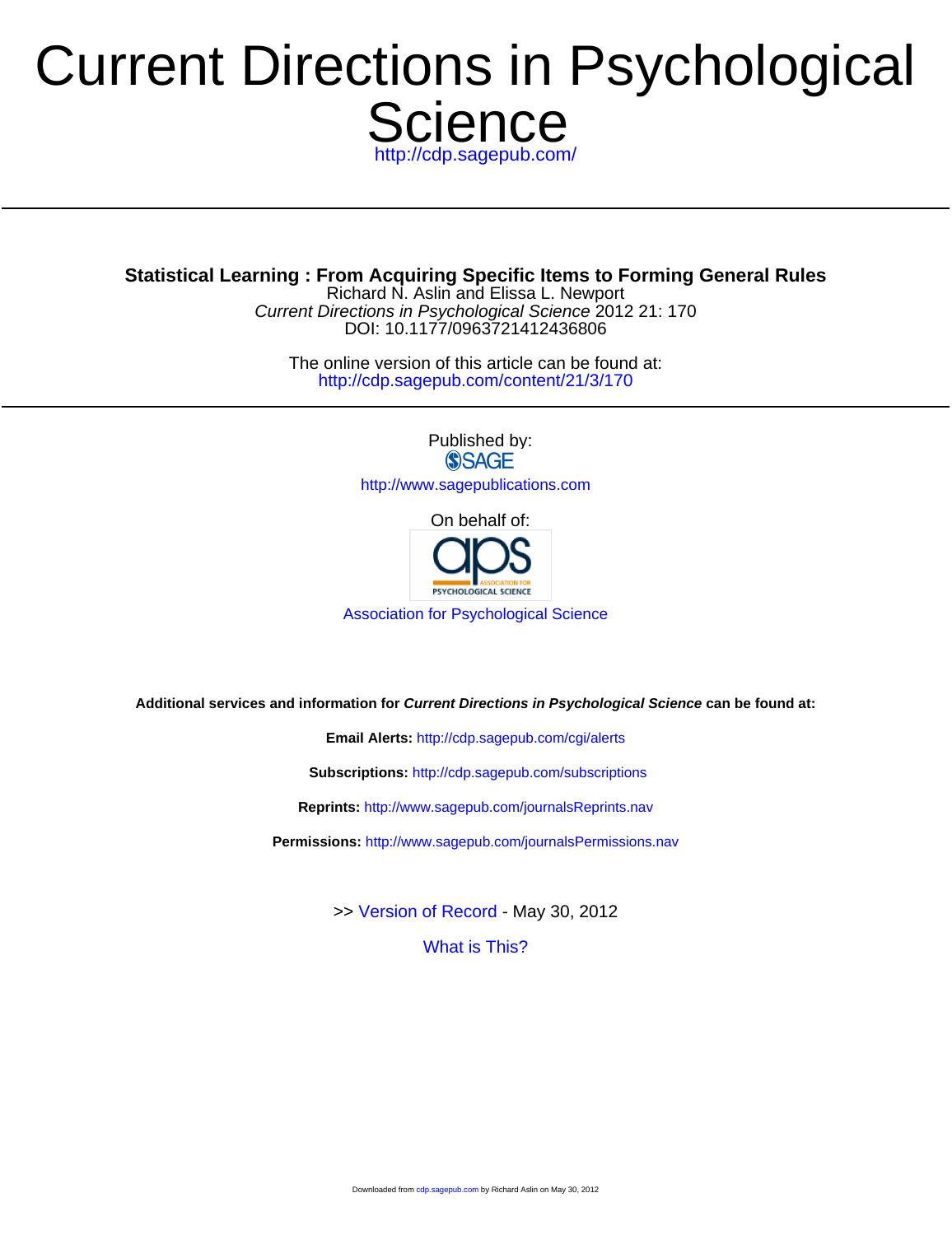## **Statistical Learning: From Acquiring Specific Items to Forming General Rules**

#### **Richard N. Aslin and Elissa L. Newport**

University of Rochester

#### **Abstract**

Statistical learning is a rapid and robust mechanism that enables adults and infants to extract patterns embedded in both language and visual domains. Statistical learning operates implicitly, without instruction, through mere exposure to a set of input stimuli. However, much of what learners must acquire about a structured domain consists of principles or rules that can be applied to novel inputs. It has been claimed that statistical learning and rule learning are separate mechanisms; in this article, however, we review evidence and provide a unifying perspective that argues for a single statistical-learning mechanism that accounts for both the learning of input stimuli and the generalization of learned patterns to novel instances. The balance between instance-learning and generalization is based on two factors: the strength of perceptual and cognitive biases that highlight structural regularities, and the consistency of elements' contexts (unique vs. overlapping) in the input.

#### **Keywords**

statistical learning, rule learning, generalization, infants

Imagine that it's your 10th birthday and your parents have given you a new video game—but the instructions are missing. Surely you can figure it out. You flip on the power switch and a stream of sounds comes out of a loudspeaker and a cascade of pictures moves across the display screen. The flow of information is overwhelming. What should you attend to: the sounds or the pictures? Is it the quality of the sounds or their temporal order that matters? Is it the identity of the objects in the pictures or their specific shapes and colors that matter?

The conditions in the foregoing scenario are not unlike those of the world confronting a naïve learner. There is structure in the world, we presume, and some set of principles that determines that structure. We can't possibly learn the structure without gathering some input, yet we can't wait for every potential structure to be available in the input before we make inferences about the "rules of the game." However, there are an infinite number of structures that *could* be embedded in the input. In a video game, the sound that accompanies an alien's appearance on the screen could predict whether the alien will attack or flee. Similarly, in the natural environment, a child learning the names of objects must confront the ambiguity of what a word means: Does "doggie" refer to a type of animal, the color brown, a furry coat, or having four legs?

### **Statistical Learning in Language and Vision**

The problem is that the learner must select the *correct* structure in a given set of data from an infinite number of *potential* structures, without waiting forever and without the aid of an instructor who can explain the principles underlying the data (Chomsky, 1965). Somewhat surprisingly, adults and even infants are quite good at extracting the organizational structure of a set of seemingly ambiguous data by merely observing (or listening to) the input. We demonstrated this powerful learning mechanism in an early study (Saffran, Aslin, & Newport, 1996) in which we investigated whether 8-month-old infants could discover the "words" in a stream of speech when the only available source of information was the probability that certain syllables occurred in specific temporal orders. The infants heard a continuous stream of speech sounds comprising four randomly ordered three-syllable nonsense "words," with no pauses between the words and no pitch- or durationbased cues to signal the location of word boundaries (see Fig. 1). What defined a given word, therefore, was the fact that the first syllable was always followed by a specific second syllable, and the second syllable was always followed by a specific third syllable; in contrast, the last syllable of each word was followed by a number of different syllables (i.e., the first syllables of *any* of the other words).

#### **Corresponding Author:**

Richard N. Aslin, Department of Brain and Cognitive Sciences, Meliora Hall, River Campus, University of Rochester, Rochester, NY 14627 E-mail: aslin@cvs.rochester.edu



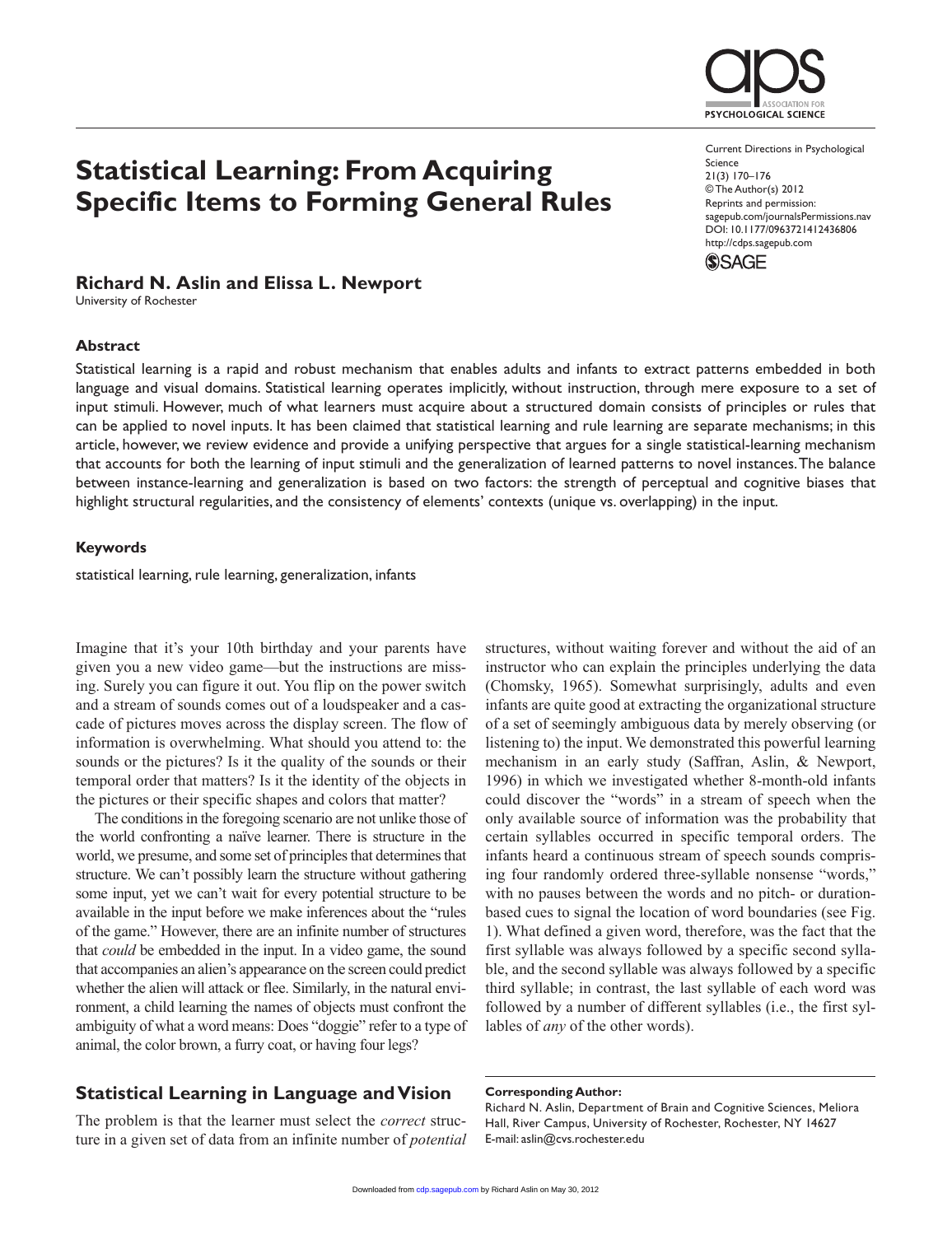| Word 1                                       | Word 2         | Word 3 | Word 4 |  |
|----------------------------------------------|----------------|--------|--------|--|
| $\ldots$ pa bi ku go la tu da ro pi ti bu do |                |        |        |  |
| Test Word                                    | Test Part-word |        |        |  |

**Fig. 1.** Stimuli from Saffran, Aslin, and Newport (1996). In this study, infants heard a continuous stream of speech sounds comprising four randomly ordered three-syllable nonsense "words." In a post-exposure test, we investigated whether infants distinguished words from part-words (i.e., trisyllabic sequences that consisted of syllables from two different words).

Thus, the probability that one syllable followed another within a word (the *transitional probability*) was 1.0, whereas the transitional probability of syllable pairs at word boundaries was 0.33. In a post-exposure test, the infants demonstrated their ability to learn which syllables formed words by responding differently to trisyllabic sequences that formed a word than they did to trisyllabic sequences that spanned the junctures between two words (called part-words). After listening to a continuous stream of syllables for only 2 minutes, without knowing whether or where words were present in the speech stream, the infants recognized the words—that is, they managed to discover the correct underlying structure through mere exposure.

Saffran et al. (1996) suggested the term *statistical learning* to refer to the process by which learners acquire information about distributions of elements in the input. In this experiment, the elements were the syllables and the distributions were the statistics of how likely these elements were to occur in relation to one another (see Fig. 2a). Because the frequency of syllables was equated, learners could not use this statistic to segment words. However, another statistic—one that could be used to distinguish words from other sequences of syllables in the stream of speech was the transitional probability from one syllable to the next. If learners could keep track of this statistic for every pair of syllables in the stream, they would be able to discriminate between words and part-words. The results of the Saffran et al. study suggested that learners were indeed computing such a statistic (though without being aware of performing such a computation).

Another example of statistical learning comes from the domain of speech perception. Maye and her colleagues (Maye, Weiss, & Aslin, 2008; Maye, Werker, & Gerken, 2002) presented infants with syllables that came from a continuum spanning two phonetic categories (see Fig. 2b). When the frequencies of the various syllables in the exposure formed a unimodal distribution (i.e., the most frequently presented syllables were from the middle of the continuum), infants did not discriminate the difference between the categories; however, when the syllables formed a bimodal distribution (i.e., the most frequently presented syllables were from the two ends of the continuum), discrimination was reliable. Thus, as in Saffran et al. (1996), infants extracted a statistic (in this case, syllable frequencies) from a corpus of speech to make implicit decisions about a test stimulus that came from that corpus.

Subsequent experiments have shown that these remarkable statistical-learning abilities are not limited to the domain of language. Kirkham, Slemmer, and Johnson (2002) reported that after exposure to a temporal sequence of visual shapes, infants as young as 2 months of age could discriminate between familiar and novel sequences of shapes. Fiser and Aslin (2002) showed that 9-month-old infants could learn the statistical consistency with which shapes were spatially



**Fig. 2.** Distribution of transitional probabilities of syllable pairs within and across words in stimuli from Saffran, Aslin, and Newport (1996; a) and distribution of phonetic tokens lying along a /da/–/ta/ continuum from Maye, Werker, and Gerken (2002; b). In the graph on the right, the distribution indicated by the blue line is unimodal and the distribution indicated by the red line is bimodal.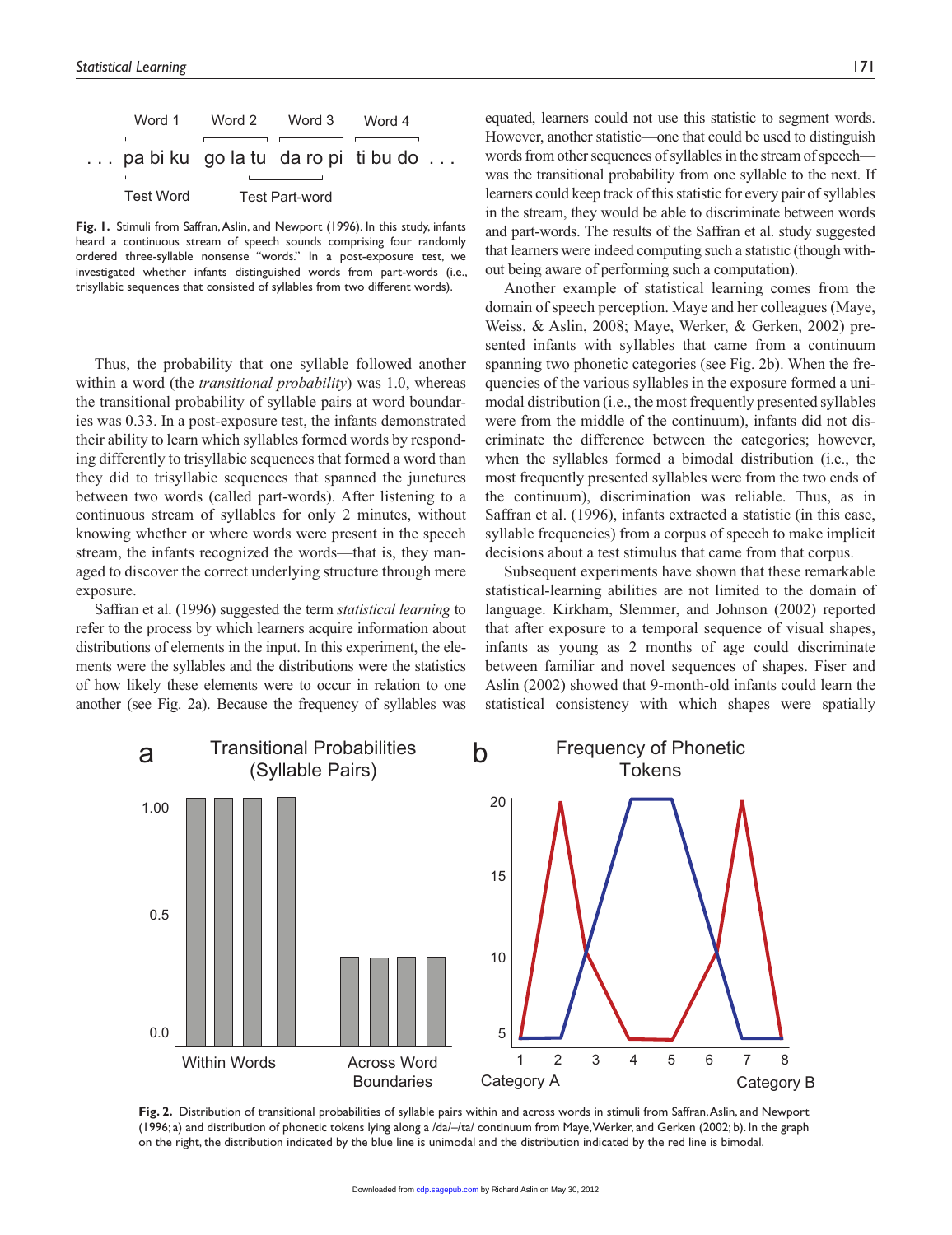arranged in visual scenes. In addition, recent studies have documented statistical learning of both auditory stimuli (Teinonen, Fellman, Naatanen, Alku, & Huotilainen, 2009) and visual stimuli (Bulf, Johnson, & Valenza, 2011) in newborns. Thus, statistical learning is a powerful and domaingeneral mechanism available early in development to infants who are naïve (i.e., uninstructed) about how to negotiate a complex learning task.

These results show that a statistical-learning mechanism enables learners to extract one or more statistics and use this information to make an implicit decision about the stimulus materials that were present in the input. This ability is important for learning which syllables form words, for estimating the number of peaks in a distribution of speech sounds, and for discovering which visual features form the parts of a scene. But this does not address the question of how learners form *rules*—abstractions about patterns that could be generalized to elements that have never been seen or heard. How do learners who are exposed to a subset of the possible patterns in their input go beyond this to infer a set of general principles or "rules of the game"?

#### **From Statistical Learning to Rule Learning**

Several studies have documented that infants can make the inductive leap from observed stimuli to novel stimuli that follow the same rules. Gomez and Gerken (1999) presented 12-month-olds with short strings of nonsense words. These words formed categories similar to nouns and verbs, and infants showed evidence of learning that a grammatical noun– verb pair that was *not* present in the exposure stimuli, but was composed of familiar words and followed the grammatical pattern, was nevertheless "familiar."

Marcus, Vijayan, Bandi Rao, and Vishton (1999) went even further. They showed that 7-month-olds who listened to threeword strings containing a repeating word in either the first two or the last two positions (i.e., AAB or ABB) were able to generalize that repetition rule to completely novel words. As in the case of statistical learning, learning of this AAB or ABB pattern of repetition is not limited to linguistic stimuli but also applies to visual stimuli and to musical sequences (Dawson & Gerken, 2009; Johnson et al., 2009; Marcus, Fernandes, & Johnson, 2007; Saffran, Pollak, Seibel, & Shkolnik, 2007).

Some researchers have claimed that statistical learning and rule learning are two separate mechanisms, because statistical learning involves learning about elements that have been presented during exposure, whereas rule learning can be applied to novel elements and novel combinations (see Endress & Bonatti, 2007; Marcus, 2000). But why do learners sometimes keep track of the specific elements in the input they are exposed to and at other times learn a rule that extends beyond the specifics of the input? An alternate hypothesis is that these two processes are in fact not distinct, but rather are different outcomes of the same learning mechanism.

For example, some stimulus dimensions are naturally more salient than others. If stimuli are encoded in terms of their

salient dimensions rather than their specific details, then learners will appear to generalize a rule by applying it to all stimuli that exhibit the same pattern on these salient dimensions. Returning to the scenario of the instruction-less video game, as sounds are playing and objects are flying across the screen, it may be extremely difficult for the 10-year-old to remember the specific sounds or shapes of objects, but you know immediately that all the sounds are high pitched (or not) and that all the objects are falling (or not). These highly salient dimensions constrain the way in which the learner encodes the potential structure in the input, dramatically reducing the ambiguity about what the learner should attend to. If highpitched sounds predict a hostile invader and falling objects provide protection, the learner can quickly induce the rules that enable longevity in the game.

Salient perceptual dimensions can also constrain the statistical patterns that learners most readily acquire. Temporal proximity is a powerful constraint: Learners rapidly acquire the statistical patterns among elements that immediately follow each other. Moreover, infants are particularly attentive to the immediate repetition of a stimulus (Marcus et al., 1999), even infants as young as 1–2 days of age (Gervain, Macagno, Cogoi, Pena, & Mehler, 2008). However, temporal proximity does not always dominate learning. Adults automatically attend to the musical octave of a sequence of tones, and this (more than temporal proximity) can constrain how they learn the statistical relationships between tones. Learners acquire the melodic patterns among tones in the same octave even if they do not immediately follow one another, whereas melodic patterns among interleaved and adjacent tones in different octaves are not acquired (Creel, Newport, & Aslin, 2004; Dawson & Gerken, 2009). More generally, gestalt principles of perceptual grouping (e.g., temporal proximity and perceptual similarity) serve as important constraints on the element groupings whose statistical regularities are most readily learned (Creel et al., 2004; Endress, Nespor, & Mehler, 2009). These constraints influence whether adults learn statistical regularities among elements that are temporally adjacent or that span an intervening element (Gebhart, Newport, & Aslin, 2009; Newport & Aslin, 2004).

#### **Rule Learning Without Perceptual Cues**

Although perceptual cues can serve as powerful constraints on statistical learning, perceptual salience is not how most rules are defined in the natural environment. For example, all chairs have some perceptual similarity, but it is the *function* of a chair, not its form, that defines it. Similarly, in language, verbs do not sound alike, and they do not consistently sound different from nouns. What allows a naïve learner to induce a general rule that applies to a set of elements rather than just one instance but has no perceptual basis? One possibility is that learners are sensitive to contexts that signal this important distinction: They acquire rules when patterns in the input indicate that several elements occur interchangeably in the same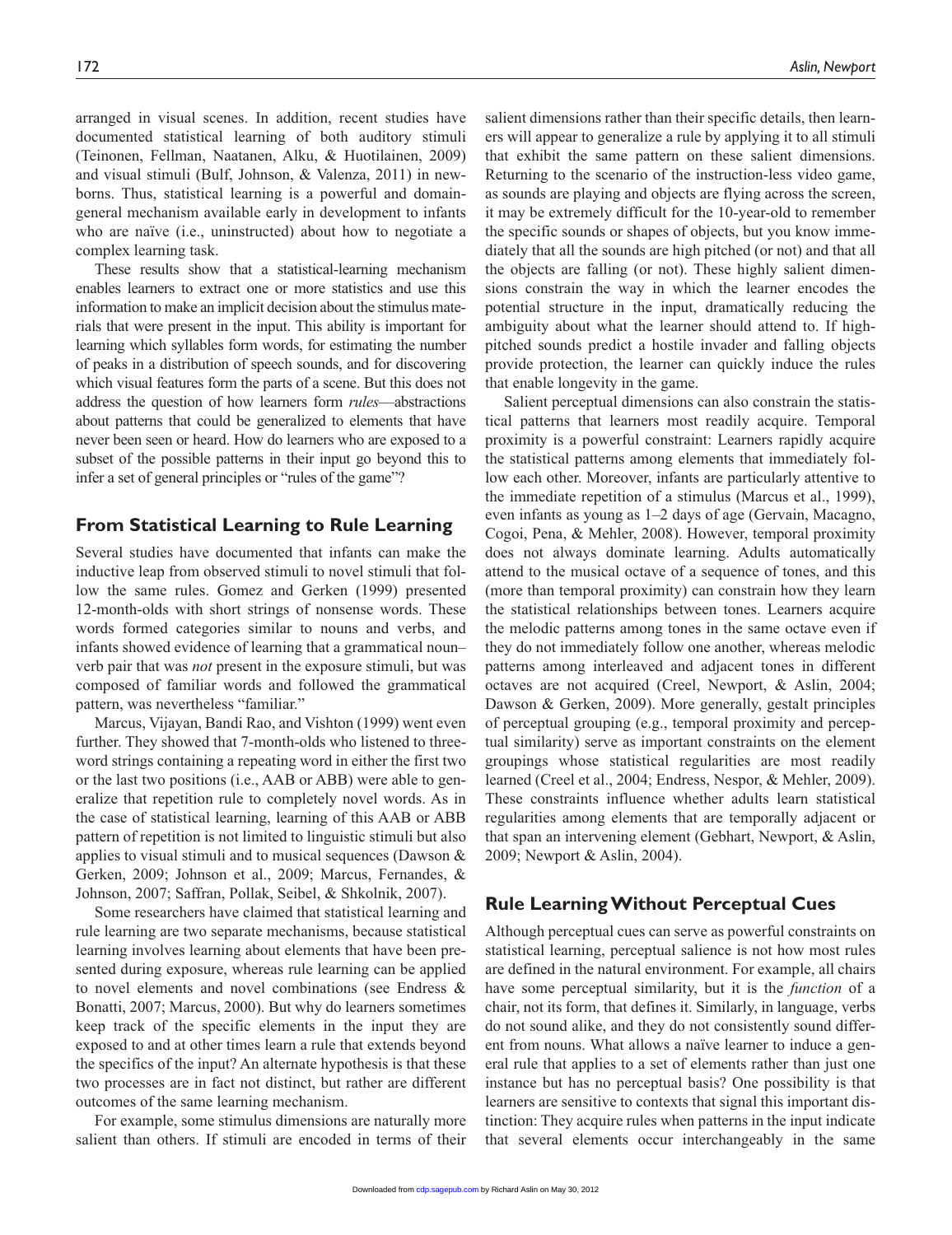

**Fig. 3.** The design of Marcus, Vijayan, Bandi Rao, and Vishton (1999).The two sets of four words used by Gerken (2006) are highlighted in red and blue.

contexts, but acquire specific instances when the patterns apply only to the individual elements. For example, Xu and Tenenbaum (2007) have shown that if children hear the word "glim" applied to three different dogs, they will infer that "glim" means *dog*. In contrast, if "glim" is used three times to refer to the same dog, children interpret it as the dog's name. The same contrast between learning items and learning rules can occur for syllable and word sequences.

Gerken (2006) has made this argument by reconsidering and modifying the design of the Marcus et al. (1999) rulelearning experiment (see Fig. 3). Marcus et al. presented 16 different AAB strings in the learning phase of their experiment. Notice in Figure 3 that four strings ended in *di,* four ended in *je,* four ended in *li,* and four ended in *we.* Thus, infants could have learned the general AAB rule, or they could have learned a more specific pattern: that every string ended in *di, je, li,* or *we*. The more consistent or reliable cue was the repetition of the first two syllables—the AAB rule—because it applied to every string, whereas the "ends in *di* (or *je*, or *li*, or *we*)" rule applied to only one-fourth of the strings.

Gerken (2006) asked whether infants presented with a subset of the 16 strings from the Marcus et al. (1999) study would favor the "repetition of the first two syllables" rule or the "ends in *di, je, li,* or *we*" rule. Infants who heard only four AAB strings that ended in the same syllable (e.g., *di* in the leftmost column of Fig. 3) were tested on two equally plausible rules: (1) all strings involve an AAB repetition, and (2) all strings end in *di*. These infants failed to generalize the first rule to a novel string that retained the AAB pattern but did not end in *di*. In contrast, infants who heard only four AAB strings lying along the diagonal in Figure 3 replicated the Marcus et al. result. Because these strings shared an AAB pattern but ended in four *different* syllables, only the AAB rule was reliable.

In recent work, we (Reeder, Newport, & Aslin, 2009, 2010) demonstrated a similar phenomenon—and described some of the principles for its operation—in the learning of an artificiallanguage grammar. In our experiments, adult learners were presented with sentences made up of nonsense words that came from three different grammatical categories (A, X, and

B), much like subjects, verbs, and direct objects in sentences such as "Bill ate lunch." Depending on the experiment, the input included sentences in which all of the words within a particular category occurred in the same contexts (e.g., words  $X_1, X_2$ , and  $X_3$  all occurred after any of the A words and before any of the B words), or the input included only sentences in which the X words occurred in a limited number of overlapping A-word or B-word contexts.

Adult learners are surprisingly sensitive to these differences. Our results showed that participants' tendency to generalize depended on the precise degree of overlap among word contexts that they heard in the input, and also on the consistency with which a particular A or B word was missing from possible X-word contexts. Adults generalize rules when the shared contexts are largely the same, with only an occasional absence of overlap (i.e., a "gap"). However, when the gaps are persistent, adults judge them to be legitimate exceptions to the rule and no longer generalize to these contexts. Thus, similar to the results of Gerken (2006), our findings showed that it was the consistency of context cues that led learners to generalize rules to novel strings, and it was the inconsistency of context cues that kept learners from generalizing and led them to treat some strings as exceptions.

The key point here is that in terms of the reliability of context cues, statistical learning and rule learning are not different mechanisms (see Orban, Fiser, Aslin, & Lengyel, 2008). When there are strong perceptual cues, such as the repetition of elements in an AAB sequence, a statistical-learning mechanism can compute the regularities of the repetitions (i.e., they are either present or absent) or of the elements themselves (e.g., the particular syllables). And, as hypothesized by Gerken (2006) and Reeder et al. (2009, 2010), even when there are no perceptual cues, the consistency of how the context cues are distributed across strings of input determines whether a rule is formed—enabling generalization to novel strings—or whether specific instances are learned. According to this hypothesis, statistical learning is a *single* mechanism whose outcome applies either to elements that have been experienced or to generalization beyond experienced elements, depending on the manner and consistency with which elements are patterned in the learner's input. Importantly, this balance of learning is accomplished without instruction, through mere exposure to structured input.

#### **Language Universals and Statistical Learning**

Perceptual salience and the patterning of context cues are not the only factors that can influence what learners acquire via a statistical-learning mechanism. An extensive literature in linguistics has argued that languages of the world display a small number of universal patterns—or a few highly common patterns, out of many that are possible—and has suggested that language learners will fail to acquire languages that do not exhibit these regularities (Chomsky, 1965, 1995; Croft, in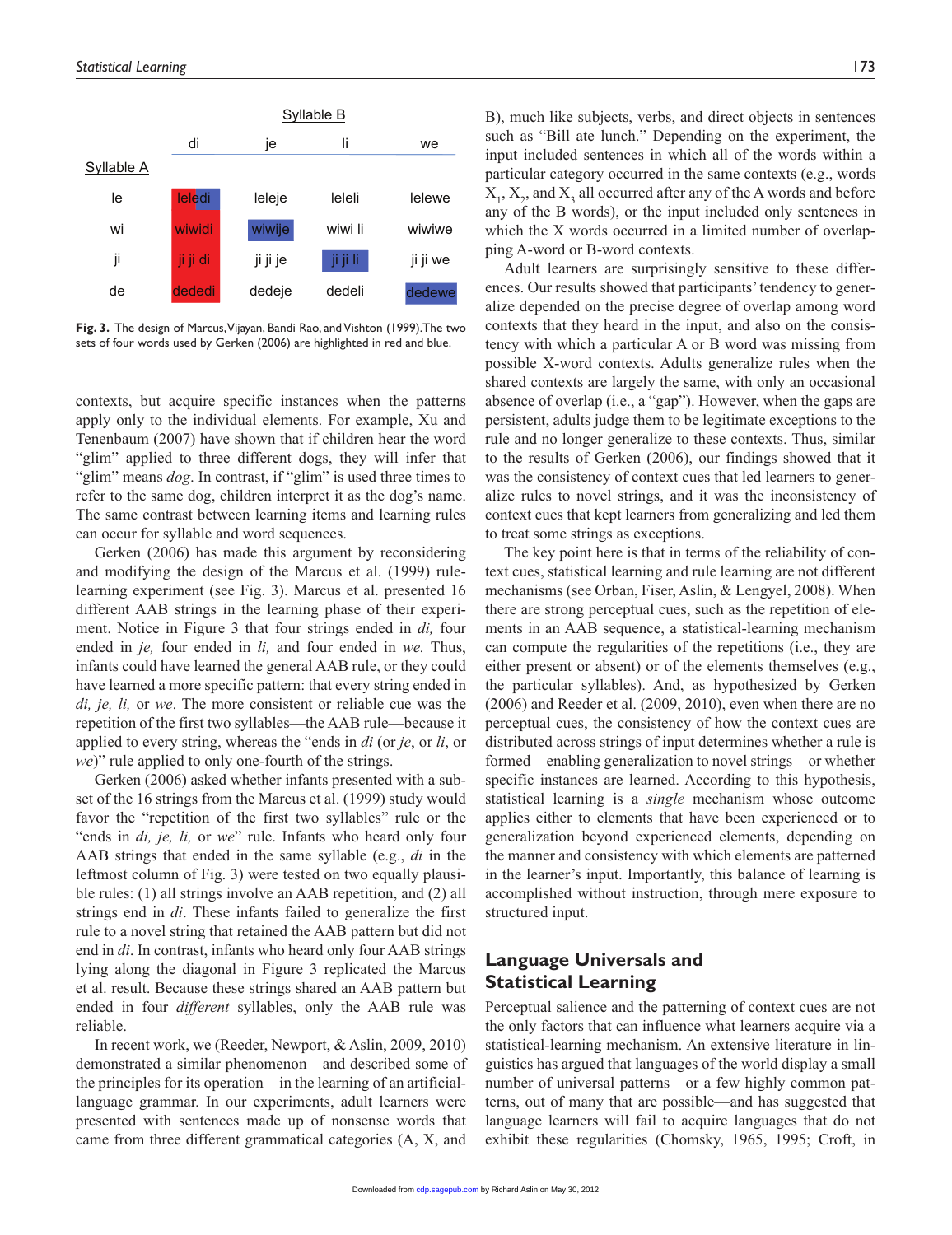press; Greenberg, 1963). Recently, a number of studies using artificial grammars have indeed shown that both children and adults will more readily acquire languages that observe the universal or more typologically common patterns found in natural languages.

For example, Hudson Kam and Newport (2005, 2009) and Austin and Newport (2011) presented adults and children with miniature languages containing inconsistent, probabilistically occurring forms (e.g., nouns were followed by the nonsense word *ka* 67% of the time and by the nonsense word *po* the remaining 33% of the time). This type of probabilistic variation is not characteristic of natural languages, but it does occur in the speech of nonnative speakers who make grammatical errors. Adult learners in these experiments matched the probabilistic variation they had heard in their input when they produced sentences using the miniature language, but young children formed a regular rule, producing *ka* virtually all of the time, thereby restoring to the language the type of regularity that is more characteristic of natural languages.

Other artificial-language studies (Culbertson & Legendre, 2010; Culbertson, Smolensky, & Legendre, 2011; Fedzechkina, Jaeger, & Newport, 2011; Finley & Badecker, 2009; Tily, Frank, & Jaeger, 2011) have shown that even adult learners preferentially learn languages that follow universal linguistic patterns and often alter the languages to be more in line with these universals. In adult learners, these alterations are very small, but such changes can accumulate over generations of learners, shifting languages gradually through time (Tily et al., 2011).

It is not always clear *why* learners acquire certain types of patterns more easily than others (and why languages therefore more commonly exhibit these patterns). Some word orders place prominent words in more consistent positions across different types of phrases; other patterns are more internally regular or conform better to the left-to-right biases of auditory processing. A full understanding of the principles underlying these learning outcomes awaits further research. What is clear, however, is that statistical learning is not simply a veridical reproduction of the stimulus input. Learning is shaped by a number of constraints on perception and memory, at least some of which may apply not only to languages but also to nonlinguistic patterns.

#### **Summary and Future Directions**

Studies of statistical learning have revealed a remarkably robust mechanism that extracts distributional information in different domains and across development. There remain two fundamental challenges for the future: (1) to provide a comprehensive theory of the statistical computations that suffice to explain such learning, and (2) to understand the neural mechanisms that support statistical learning and determine whether and how these mechanisms change over development (see Abla, Katahira, & Okanoya, 2008; Abla & Okanoya, 2008; Friederici, Bahlmann, Helm, Schubotz, & Anwander, 2006; Gervain et al., 2008; Karuza et al., 2011; McNealy, Mazziotta,

& Dapretto, 2006, 2010; Teinonen et al., 2009; Turk-Browne, Scholl, Chun, & Johnson, 2009).

#### **Recommended Reading**

- Aslin, R. N., & Newport, E. L. (2008). What statistical learning can and can't tell us about language acquisition. In J. Colombo, P. McCardle, & L. Freund (Eds.), *Infant pathways to language: Methods, models, and research directions* (pp. 15–29). Mahwah, NJ: Erlbaum. An opinion piece about what the original research on statistical learning allows us to conclude about language learning.
- Baker, M. C. (2002). *The atoms of language: The mind's hidden rules of grammar*. New York, NY: Basic Books. A summary of the basic principles of linguistics and how they apply across different languages.
- Gerken, L. A. (2010). Infants use rational decision criteria for choosing among models of their input. *Cognition, 115*, 362–366. A recent study of infant language learning that illustrates how different sources of structural information are weighted.
- Gervain, J., & Mehler, J. (2010). Speech perception and language acquisition in the first year of life. *Annual Review of Psychology, 61*, 191–218. An overview of the early phases of language development in human infants.
- Hay, J. F., Pelucchi, B., Graf Estes, K., & Saffran, J. R. (2011). Linking sounds to meanings: Infant statistical learning in a natural language. *Cognitive Psychology, 63*, 93–106. An illustration of how statistical learning operates on natural-language materials.
- Johnson, S. P. (2010). How infants learn about the visual world. *Cognitive Science, 34*, 1158–1184. A review of studies of visual statistical learning in human infants.

#### **Declaration of Conflicting Interests**

The authors declared that they had no conflicts of interest with respect to their authorship or the publication of this article.

#### **Funding**

The preparation of this article was supported in part by National Institutes of Health Grants HD-37082 to both authors and DC-00167 to E. L. N.

#### **References**

- Abla, D., Katahira, K., & Okanoya, K. (2008). On-line assessment of statistical learning by event-related potentials. *Journal of Cognitive Neuroscience, 20*, 952–964.
- Abla, D., & Okanoya, K. (2008). Statistical segmentation of tone sequences activates the left inferior frontal cortex: A near-infrared spectroscopy study. *Neuropsychologia, 46*, 2787–2795.
- Austin, A., & Newport, E. L. (2011). *When children learn more than they are taught: Regularization in child and adult learners*. Unpublished manuscript, University of Rochester, Rochester, NY.
- Bulf, H., Johnson, S. P., & Valenza, E. (2011). Visual statistical learning in the newborn infant. *Cognition, 121*, 127–132.
- Chomsky, N. (1965). *Aspects of the theory of syntax*. Cambridge, MA: MIT Press.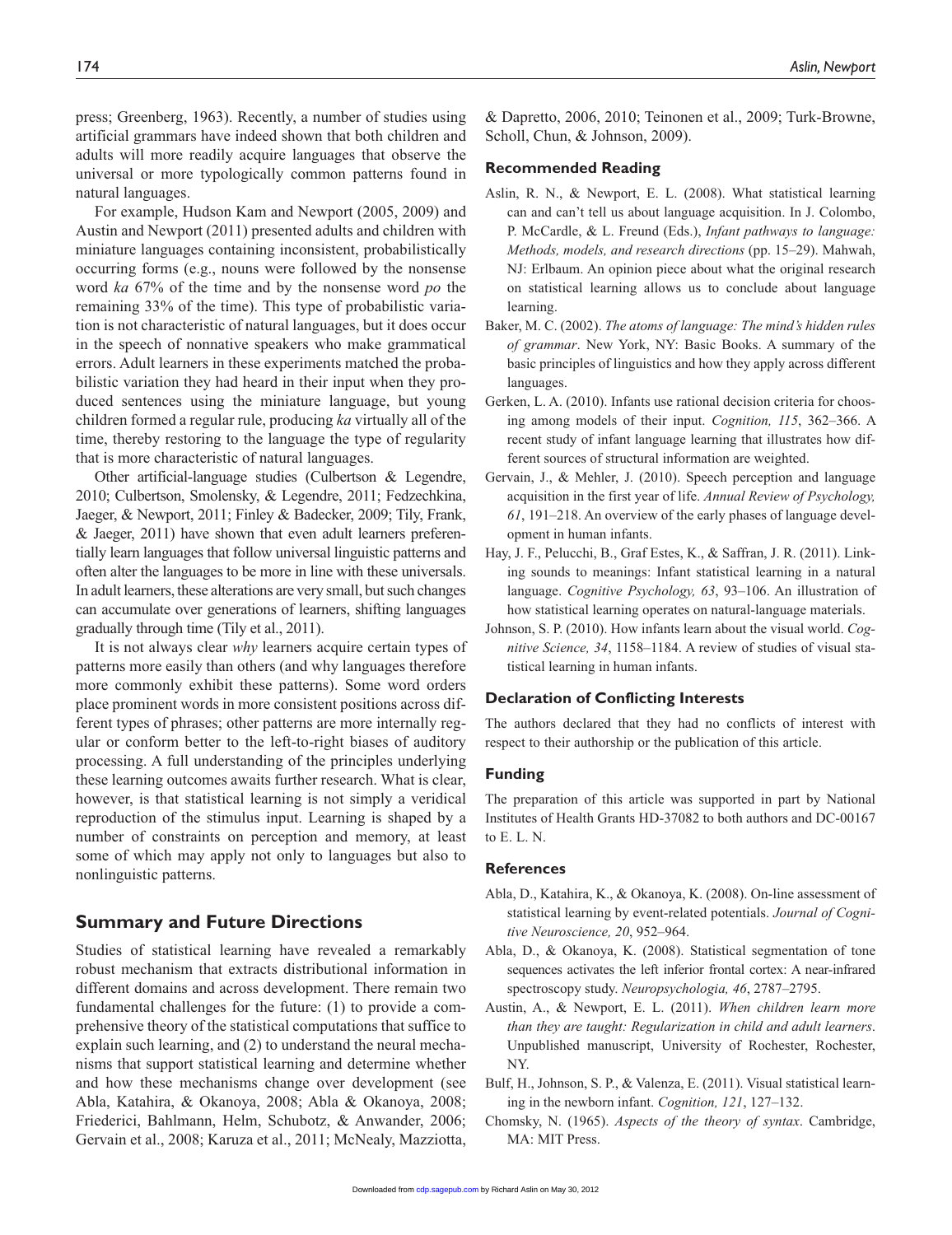- Chomsky, N. (1995). *The minimalist program*. Cambridge, MA: MIT Press.
- Creel, S. C., Newport, E. L., & Aslin, R. N. (2004). Distant melodies: Statistical learning of non-adjacent dependencies in tone sequences. *Journal of Experimental Psychology: Learning, Memory, and Cognition, 30*, 1119–1130.
- Croft, W. (in press). Typology and universals. In M. Aronoff & J. Rees-Miller (Eds.), *The Blackwell handbook of linguistics* (2nd ed.). Oxford, England: Basil Blackwell.
- Culbertson, J., & Legendre, G. (2010, November). *Investigating the evolution of agreement systems using an artificial language learning paradigm*. Paper presented at the Western Conference on Linguistics, Fresno, CA.
- Culbertson, J., Smolensky, P., & Legendre, G. (2011). *Learning biases predict a word order universal*. Unpublished manuscript, Johns Hopkins University, Baltimore, MD.
- Dawson, C., & Gerken, L. A. (2009). From domain-generality to domain-sensitivity: 4-month-olds learn an abstract repetition rule in music that 7-month-olds do not. *Cognition, 111*, 378–382.
- Endress, A. D., & Bonatti, L. L. (2007). Rapid learning of syllable classes from a perceptually continuous speech stream. *Cognition, 105*, 247–299.
- Endress, A. D., Nespor, M., & Mehler, J. (2009). Perceptual and memory constraints on language acquisition. *Trends in Cognitive Sciences, 13*, 348–353.
- Fedzechkina, M., Jaeger, T., & Newport, E. (2011). Functional biases in language learning: Evidence from word order and case-marking interaction. In L. Carlson, C. Hölscher, & T. Shipley (Eds.), *Proceedings of the 33rd Annual Conference of the Cognitive Science Society* (pp. 318–323). Austin, TX: Cognitive Science Society.
- Finley, S., & Badecker, W. (2009). Vowel harmony and feature-based representations. *Journal of Memory and Language, 61*, 423–437.
- Fiser, J., & Aslin, R. N. (2002). Statistical learning of new visual feature combinations by infants. *Proceedings of the National Academy of Sciences, USA, 99*, 15822–15826.
- Friederici, A. D., Bahlmann, J., Helm, S., Schubotz, R. I., & Anwander, A. (2006). The brain differentiates human and nonhuman grammars: Functional localization and structural connectivity. *Proceedings of the National Academy of Sciences, USA, 103*, 2458–2463.
- Gebhart, A. L., Newport, E. L., & Aslin, R. N. (2009). Statistical learning of adjacent and non-adjacent dependencies among nonlinguistic sounds. *Psychonomic Bulletin & Review, 16*, 486–490.
- Gerken, L. A. (2006). Decisions, decisions: Infant language learning when multiple generalizations are possible. *Cognition, 98*, B67–B74.
- Gervain, J., Macagno, F., Cogoi, S., Pena, M., & Mehler, M. (2008). The neonate brain detects speech structure. *Proceedings of the National Academy of Sciences, USA, 105*, 14222–14227.
- Gomez, R. L., & Gerken, L. A. (1999). Artificial grammar learning by 1-year-olds leads to specific and abstract knowledge. *Cognition, 70*, 109–135.
- Greenberg, J. (1963). Some universals of grammar with particular reference to the order of meaningful elements. In J. Greenberg

(Ed.), *Universals of language* (pp. 73–113). Cambridge, MA: MIT Press.

- Hudson Kam, C. L., & Newport, E. L. (2005). Regularizing unpredictable variation: The roles of adult and child learners in language formation and change. *Language Learning and Development, 1*, 151–195.
- Hudson Kam, C. L., & Newport, E. L. (2009). Getting it right by getting it wrong: When learners change languages. *Cognitive Psychology, 59*, 30–66.
- Johnson, S. P., Fernandes, K. J., Frank, M. C., Kirkham, N. Z., Marcus, G. F., Rabagliati, H., & Slemmer, J. A. (2009). Abstract rule learning for visual sequences in 8- and 11-month-olds. *Infancy, 14*, 2–18.
- Karuza, E., Newport, E. L., Aslin, R. N., Davis, S., Tivarus, M., & Bavelier, D. (2011, October). *Neural correlates of statistical learning in a word segmentation task: An fMRI study*. Paper presented at Neurobiology of Language Conference, Annapolis, MD.
- Kirkham, N. Z., Slemmer, J. A., & Johnson, S. P. (2002). Visual statistical learning in infancy: Evidence for a domain general learning mechanism. *Cognition, 83*, B35–B42.
- Marcus, G. F. (2000). Pabiku and Ga Ti Ga: Two mechanisms infants use to learn about the world. *Current Directions in Psychological Science, 9*, 145–147.
- Marcus, G. F., Fernandes, K. J., & Johnson, S. P. (2007). Infant rule learning facilitated by speech. *Psychological Science, 18*, 387– 391.
- Marcus, G. F., Vijayan, S., Bandi Rao, S., & Vishton, P. M. (1999). Rule learning in seven-month-old infants. *Science, 283*, 77–80.
- Maye, J., Weiss, D. J., & Aslin, R. N. (2008). Statistical phonetic learning in infants: Facilitation and feature generalization. *Developmental Science, 11*, 122–134.
- Maye, J., Werker, J. F., & Gerken, L. (2002). Infant sensitivity to distributional information can affect phonetic discrimination. *Cognition, 82*, B101–B111.
- McNealy, K., Mazziotta, J. C., & Dapretto, M. (2006). Cracking the language code: Neural mechanisms underlying speech parsing. *Journal of Neuroscience, 26*, 7629–7639.
- McNealy, K., Mazziotta, J. C., & Dapretto, M. (2010). The neural basis of speech parsing in children and adults. *Developmental Science, 13*, 385–406.
- Newport, E. L., & Aslin, R. N. (2004). Learning at a distance 1: Statistical learning of non-adjacent dependencies. *Cognitive Psychology, 48*, 127–162.
- Orban, G., Fiser, J., Aslin, R. N., & Lengyel, M. (2008). Bayesian learning of visual chunks by human observers. *Proceedings of the National Academy of Sciences, USA, 105*, 2745–2750.
- Reeder, P. A., Newport, E. L., & Aslin, R. N. (2009). The role of distributional information in linguistic category formation. In N. Taatgen & H. van Rijn (Eds.), *Proceedings of the 31st Annual Conference of the Cognitive Science Society* (pp. 2564–2569). Austin, TX: Cognitive Science Society.
- Reeder, P. A., Newport, E. L., & Aslin, R. N. (2010). Novel words in novel contexts: The role of distributional information in formclass category learning. In S. Ohlsson & R. Catrambone (Eds.),